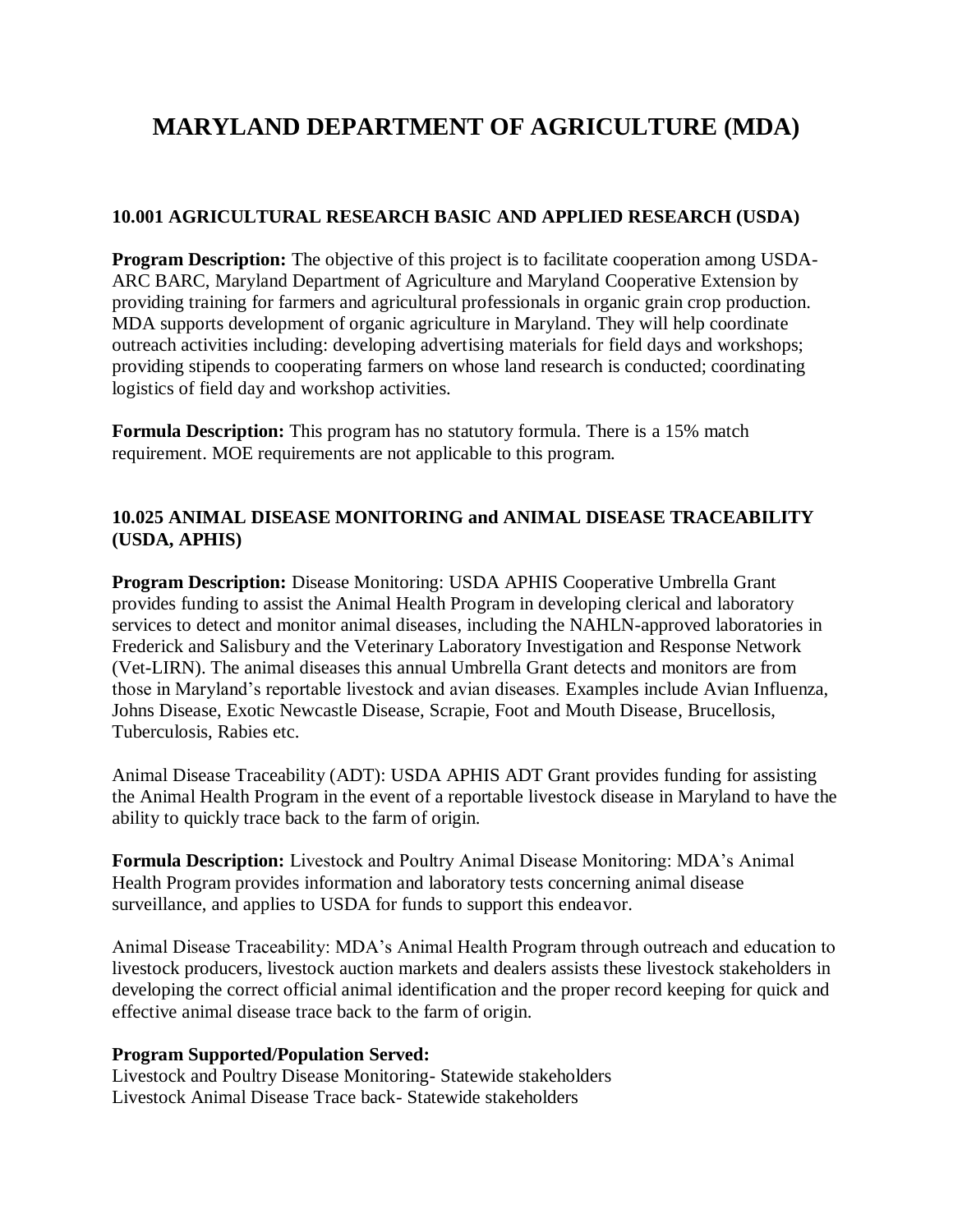### **10.162 INSPECTION GRADING & STANDARDIZATION (USDA)**

**Program Description:** The Food Quality Assurance Program cooperates with the USDA to provide meat grading to certain Maryland establishments.

**Formula Description:** The proposal details expected expenditures for state meat graders and the federal agency reimburses MDA for expenses at a specified hourly rate.

**Program Supported/Population Served:** Food Quality Assurance statewide/Meat packing plants requiring USDA grading.

Program Description: The Food Quality Assurance Program receives funds from USDA to provide cost share of certification fees for organic producers and handlers in Maryland.

Formula Description: Certified organic producers and handlers in are eligible for reimbursement of 75% of the certification fees paid up to \$750 per scope (crop, livestock, handler).

Program Supported/Population Served: Food Quality Assurance statewide/Certified Organic producers and handlers in Maryland.

### 1**0.163 MARKET PROTECTION AND PROMOTION (USDA)**

**Program Description:** The program supports the State Chemist Section, collecting comprehensive data on pesticide residues in food as close to the consumer as possible. It allows the State to use data that is collected within the State. It also provides the data to other federal agencies to be used for policy making, regulatory and educational purposes. The program provides producers and the general public with data-driven program results.

**Formula Description:** The grant does not require any state match.

**Program Supported/Population Served:** State Chemist/Animal Health statewide

# **10.170 SPECIALTY CROP BLOCK GRANT PROGRAM (USDA)**

**Program Description:** The Maryland Department of Agriculture creates a competitive grant process to award USDA Specialty Crop Block Grant Program (SCBGP) funds for projects that solely enhance the competitiveness of U.S. grown specialty crops. Specialty crops are defined in federal law as "fruits and vegetables, tree nuts, dried fruits, horticulture, and nursery crops, including floriculture." MDA awards grants to a variety of organizations producing, marketing, distributing, research, or otherwise assisting these unique producers.

**Formula Description:** Funding is provided to state departments of agriculture from the 2014 Farm Bill through the U.S. Department of Agriculture's (USDA) Agricultural Marketing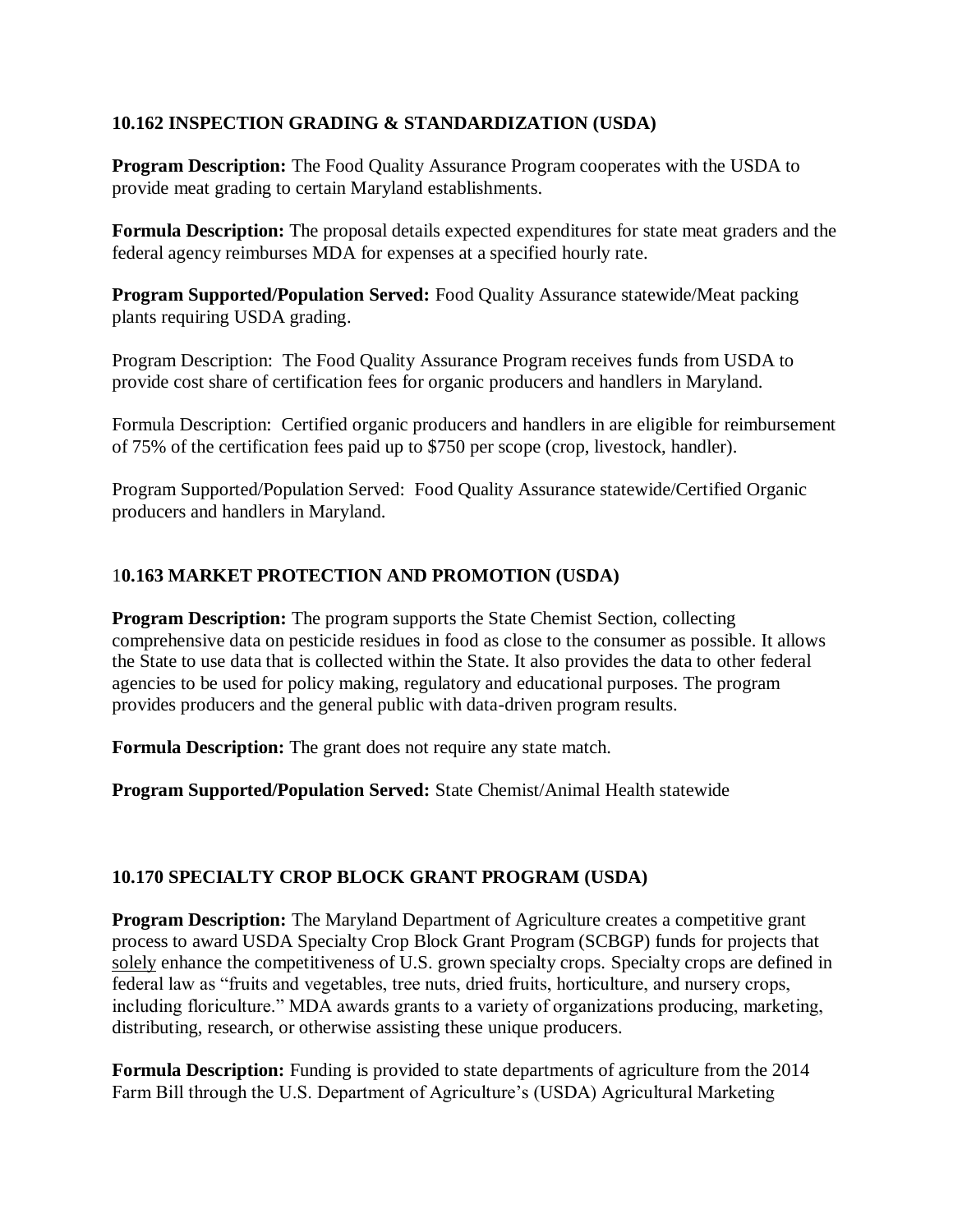Service. The SCBGP allocation formula is the average of the most recent available value of specialty crop cash receipts in the State and the acreage of specialty crop production in the State.

**Program Supported/Population Served:** Marketing and Agricultural Development / Statewide

# **10.435 CERTIFIED MEDIATION PROGRAM (USDA)**

**Program Description:** The Farm Services Agency's Farm and Agricultural Mediation Program provides funding to conduct the Maryland Agricultural Mediation Program. This program provides mediation and related services to willing agricultural producers, federal agencies, state agencies, and local government agencies, with citizens who have conflicts related to agriculture.

**Formula Description:** MDA outlines the number of possible mediation events, including costs for a coordinator, and consulting and legal services. The grant requires a 30% match.

**Program Supported/Population Served:** Marketing and Agricultural Development statewide

# **10.458 CROP INSURANCE, RISK MANAGEMENT AGENCY (USDA)**

**Program Description:** Increases farmer awareness of potential benefits of crop insurance and risk management for certain eligible commodities. MDA provides educational and instructional services through publications, seminars, and training.

**Formula Description:** Annual work plan to USDA details performance in the previous crop cycle and estimates need for specific types of continuing education.

**Program Supported/Population Served:** Marketing and agricultural development / 12,000 statewide

# **10.572 FARMERS' MARKET NUTRITION PROGRAM (USDA)**

**Program Description:** The Farmers' Market Nutrition Program, working with the Special Supplemental Food Program for Women, Infants, and Children (WIC) provides funds for WIC eligible families to purchase fresh fruits and vegetables from designated Maryland farmers who sell at farmers' markets. This benefit improves the overall nutrition of these families and creates a direct market outlet for local farmers.

**Formula Description:** MDA, in cooperation with DHMH, applies to USDA for funding based on the number of eligible families estimated to participate in the program.

**Program Supported / Population Served:** Marketing and agricultural development / 51,000 WIC families and 400 farmers statewide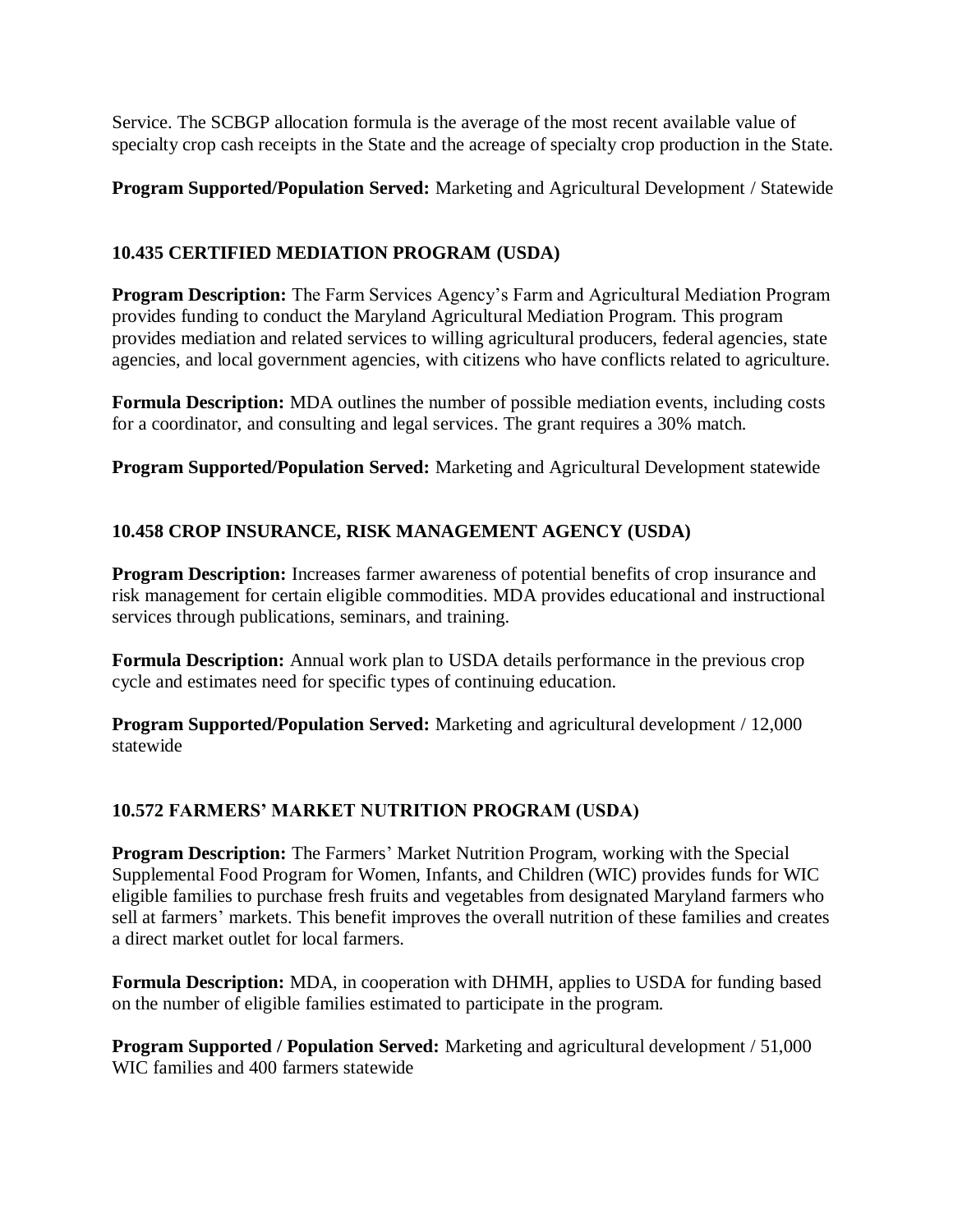### **10.575 FARM TO SCHOOL GRANT PROGRAM (USDA)**

**Project Description**: Section 18 of the Richard B. Russell National School Lunch Act was amended to create a Farm to School Progam to: Distribute grant fuding to improve access to local foods in schools; Provide training and technical assistance to improve access to local foods in schools; and,Disseminate research and data on existing programs and opportunities for expansion.

**Formula Description:** On an annual basis, USDA awards up to \$5 million in competitive grants for training, supporting operations, planning, purchasing equipment, developing school gardens, developing partnerships, and implementing farm to school programs

**Program Supported/Population Served:** Marketing and Agricultural Development\Public schools statewide, Maryland producers

### **10.576 SENIORS FARMERS' MARKET NUTRITION PROGRAM (USDA)**

**Program Description:** The Senior Farmers' Market Nutrition Program provides funds for seniors to purchase fresh fruits and vegetables from designated Maryland farmers' markets. The goal is to improve the overall nutrition of these senior citizens and create a direct market outlet for local farmers.

**Formula Description:** MDA applies to USDA for funding based on the number of eligible seniors estimated to participate in the program. The program is 100% federally funded, excluding associated administrative costs that are funded by the state.

**Program Supported/Population Served:** Marketing and Agricultural Development / 7,000 seniors and 400 Maryland farmers.

### **10.664 COOPERATIVE FORESTRY ASSISTANCE (USDA, FOREST SERVICE)**

**Program Description:** The Insect and Disease Suppression Program Grant assists the Forest Pest Management Program in controlling insects impacting state forests. The primary insect controlled is the gypsy moth, which defoliates hardwood trees, increasing their level of disease and mortality. Important programs also include survey and/or suppression of the hemlock woolly adelgid, the emerald ash borer, and the walnut twig beetle, among other destructive invasive forest pests.

**Formula Description:** Based on state (25%), local (25%), and federal (50%) funding, to detect and spray for gypsy moth infestations. Other forest pest programs use a 50% state, 50% Federal funding agreement.

**Program Supported/Population Served:** Forest Pest Management/ Statewide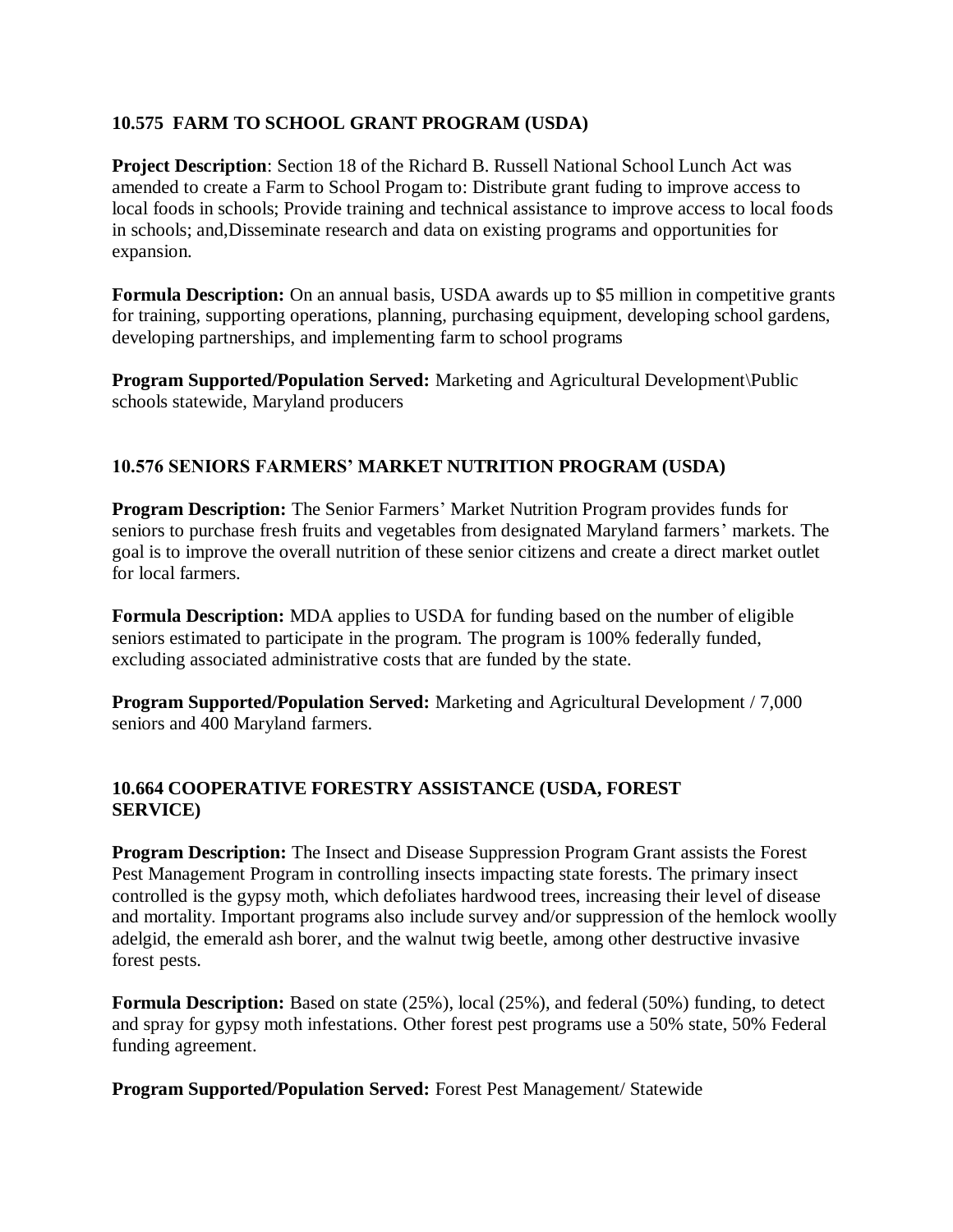### **10.912 ENVIRONMENTAL QUALITY INCENTIVES PROGRAM (USDA, NRCS)**

**Program Description:** The Maryland Department of Agriculture (MDA) is in the process of adopting a new Phosphorous Management Tool (PMT) as part of its nutrient management regulations to assist in meeting Maryland's requirements under the Chesapeake Bay TMDL. New PMT regulations began July 2015, potentially impacting dairy operations that utilize manure as a crop nutrient. Restrictions in manure applications on phosphorus-saturated fields and associated risk of dissolved phosphorous being released into the adjacent waterways have the potential to affect the disposal of manure. A number of options for managing this are being considered, most essentially focused on eliminating manure as a nutrient source, thereby forcing the farmer to transport the manure offsite and substitute with commercial fertilizer. Over the next seven years, future PMT regulations will sequentially lower the threshold phosphorus soil values to further restrict manure applications on additional phosphorous saturated fields.

**Formula Description:** Grants provide assistance for farmers "in the field" with soil and water conservation planning. These plans are used to help Maryland meet state and federal goals for resource conservation.

**Program Supported/Population Served:** Resource Conservation Soil and Water Planning statewide

### **66.605 PERFORMANCE PARTNERSHIP GRANT (EPA)**

**Program Description:** The Consolidated Pesticide Compliance Monitoring Agreement provides funding to monitor and implement Federal laws and regulations concerning the sale and use of pesticides. The proposal details staffing and support needs, related to implementation of the work plan for Maryland. Funds also support inspections, sampling, and administration.

**Formula Description:** This Federal Grant has three components. The first component is Certification & Training, the second component is Pesticide Enforcement Program, and the last component is Special Program. The Certification & Training Program is a 50% Federal and 50% State while both the Pesticide Enforcement and the Special Projects Programs are an 85% Federal and 15% State.

**Program Supported/Population Served: Pesticide regulation statewide** 

#### **93.103 PRODUCE SAFETY RULE/FDA RESEARCH**

**Program Description:** Pursuant to the authority of PHS Act, Sec 1706, 42 USC 300u-5, as amended; Sec 2 (d), PL 98551, a funded cooperative agreement between the US Food and Drug Administration and the Maryland Department of Agriculture to develop a Maryland Produce Safety program to implement the Food Safety Modernization Act Produce Safety Rule through education, outreach, inspection and enforcement. MDA is cooperating with the University of Maryland Plant Sciences, University of Maryland Agricultural Law Education Initiative and